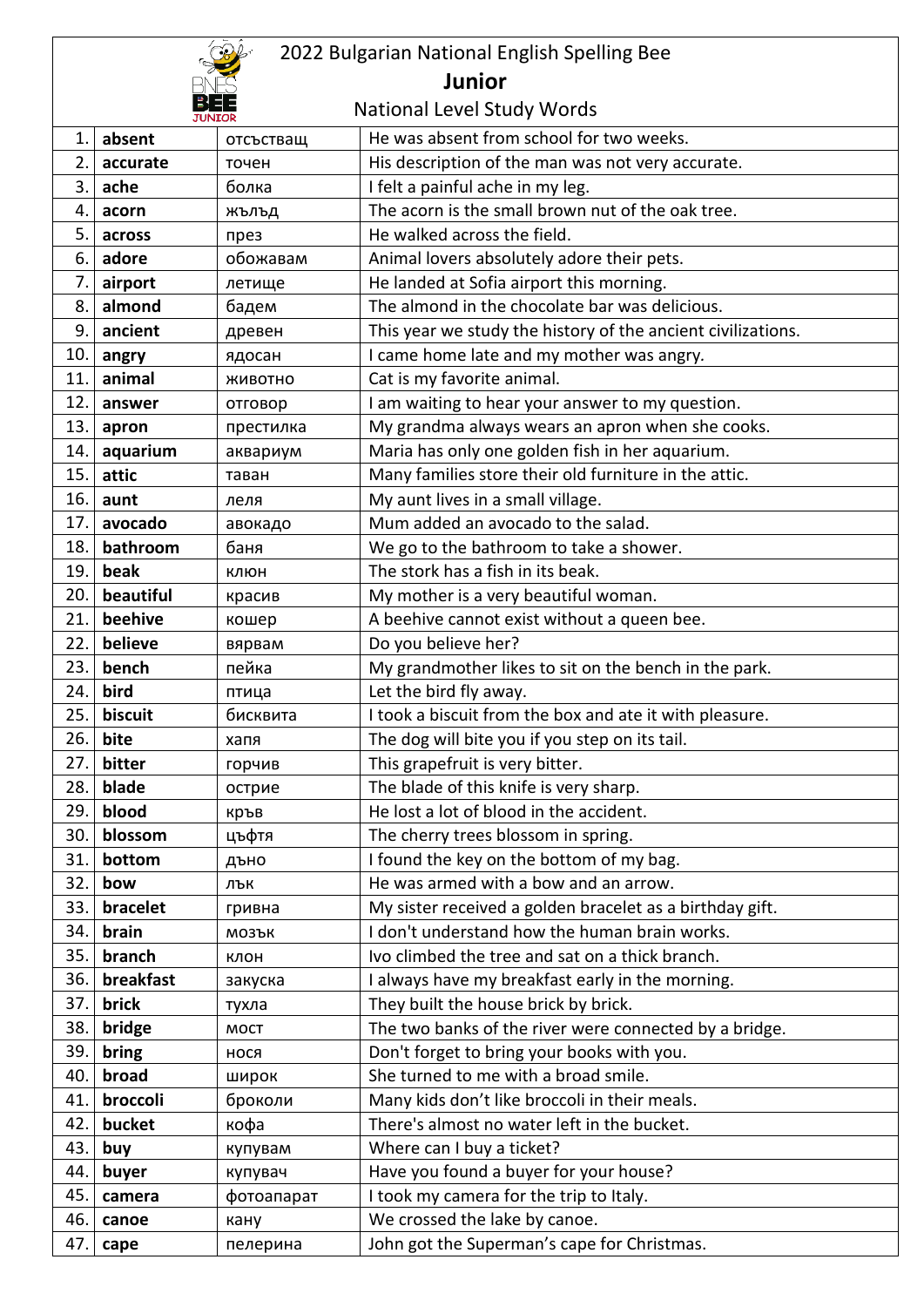| 48.        | capital              | столица                 | Sofia is the capital of Bulgaria.                                                                         |
|------------|----------------------|-------------------------|-----------------------------------------------------------------------------------------------------------|
| 49.        | catch                | хващам                  | Catch me if you can.                                                                                      |
| 50.        | cauliflower          | карфиол                 | Cauliflower is similar to broccoli, but it is white.                                                      |
| 51.        | chalk                | тебешир                 | Take the chalk and write the word on the blackboard.                                                      |
| 52.        | check                | проверявам              | Please check the address written on the envelope.                                                         |
| 53.        | cheek                | буза                    | She kissed me on the cheek.                                                                               |
| 54.        | chestnut             | кестен                  | The squirrel grabbed the chestnut from the ground.                                                        |
| 55.        | chew                 | дъвча                   | After the operation it will be difficult to chew hard food.                                               |
| 56.        | childhood            | детство                 | What is your favorite memory from the childhood?                                                          |
| 57.        | chimney              | комин                   | He believes Santa Claus comes in through the chimney.                                                     |
| 58.        | chop                 | нарязвам                | Chop the carrots into small pieces.                                                                       |
| 59.        | cinnamon             | канела                  | Cinnamon gives special flavor to Christmas cookies.                                                       |
| 60.        | clean                | ЧИСТ                    | I always keep my room clean.                                                                              |
| 61.        | clever               | умен                    | The clever boy finished the puzzle quickly.                                                               |
| 62.        | clown                | клоун                   | The clown does silly things to make people laugh.                                                         |
| 63.        | clumsy               | непохватен              | Tim was a clumsy boy, always bumping into the furniture                                                   |
| 64.        | coin                 | монета                  | I put a coin in my piggy bank.                                                                            |
| 65.        | collect              | събирам                 | Collect the books and put them on my desk.                                                                |
| 66.        | comfortable          | удобен                  | My new shoes are very comfortable.                                                                        |
| 67.        | conductor            | диригент                | An orchestra conductor directs the musicians.                                                             |
| 68.        | confident            | уверен                  | I'm confident that you will win the competition.                                                          |
| 69.        | connect              | свързвам                | First connect the printer to the computer.                                                                |
| 70.        | core                 | основен                 | Students study five core subjects.                                                                        |
| 71.        | corner               | ъгъл                    | Don't hide behind the corner.                                                                             |
| 72.        | cough                | кашлица                 | I got a bad cough after my winter hike in the mountain.                                                   |
| 73.        | country              | държава                 | It's the most popular music festival in the country.                                                      |
| 74.        | cousin               | братовчед/ка            | My cousin Silvia does not like mushrooms.                                                                 |
| 75.        | create               | създавам                | I asked Ivan to create a website for me.                                                                  |
| 76.        | creature             | същество                | The first living creature sent into space was a dog named Laika.                                          |
| 77.        | cricket              | щурец                   | The cricket is a small brown jumping insect.                                                              |
| 78.        | crunchy              | хрупкав                 | Grandma's crunchy chocolate chip cookies are my favorite.                                                 |
| 79.        | cuckoo               | кукувица                | The cuckoo lays her egg in another bird's nest.                                                           |
| 80.        | cucumber             | краставица              | Peel the cucumber and chop it into small cubes.                                                           |
| 81.        | curious              |                         |                                                                                                           |
| 82.        |                      | любопитен               | He is such a curious boy, always asking questions.                                                        |
|            | cyclist              | колоездач               | The cyclist wears a helmet whenever he rides a bicycle.                                                   |
| 83.        | dance                | танцувам                | Will you dance with me?                                                                                   |
| 84.        | dandelion            | глухарче                | The yellow dandelion has a fluffy seed ball.                                                              |
| 85.        | decide               | решавам                 | I can't tell you what to do-you'll have to decide.                                                        |
| 86.        | describe             | описвам                 | Use words to describe what you hear and see.                                                              |
| 87.        | dessert              | десерт                  | We didn't ask for a dessert as our bellies were full.                                                     |
| 88.        | destroy              | разрушавам              | Strong earthquakes destroy towns and villages.                                                            |
| 89.        | difficult            | труден                  | The math test was very difficult.                                                                         |
| 90.        | dirty                | мръсен                  | The dirty clothes go in the washing machine.                                                              |
| 91.        | disappear            | изчезвам                | The fog began to disappear around ten o'clock.                                                            |
| 92.        | disgust              | отвращение              | She wrinkled her nose in disgust at the smell.                                                            |
|            |                      |                         | The dragonfly is an insect with a long, thin body and two pairs of                                        |
| 93.        | dragonfly            | водно конче             | wings.                                                                                                    |
| 94.        | draw                 | рисувам                 | The teacher asked the kids to draw a house.                                                               |
| 95.        | earthquake           | земетресение            | The earthquake hit the city at two in the morning.                                                        |
| 96.        | eel                  | змиорка                 | An eel is a long, thin fish that looks like a snake.                                                      |
| 97.<br>98. | electricity<br>empty | електричество<br>празен | We didn't have electricity last night and I couldn't watch the match.<br>The theatre hall was half empty. |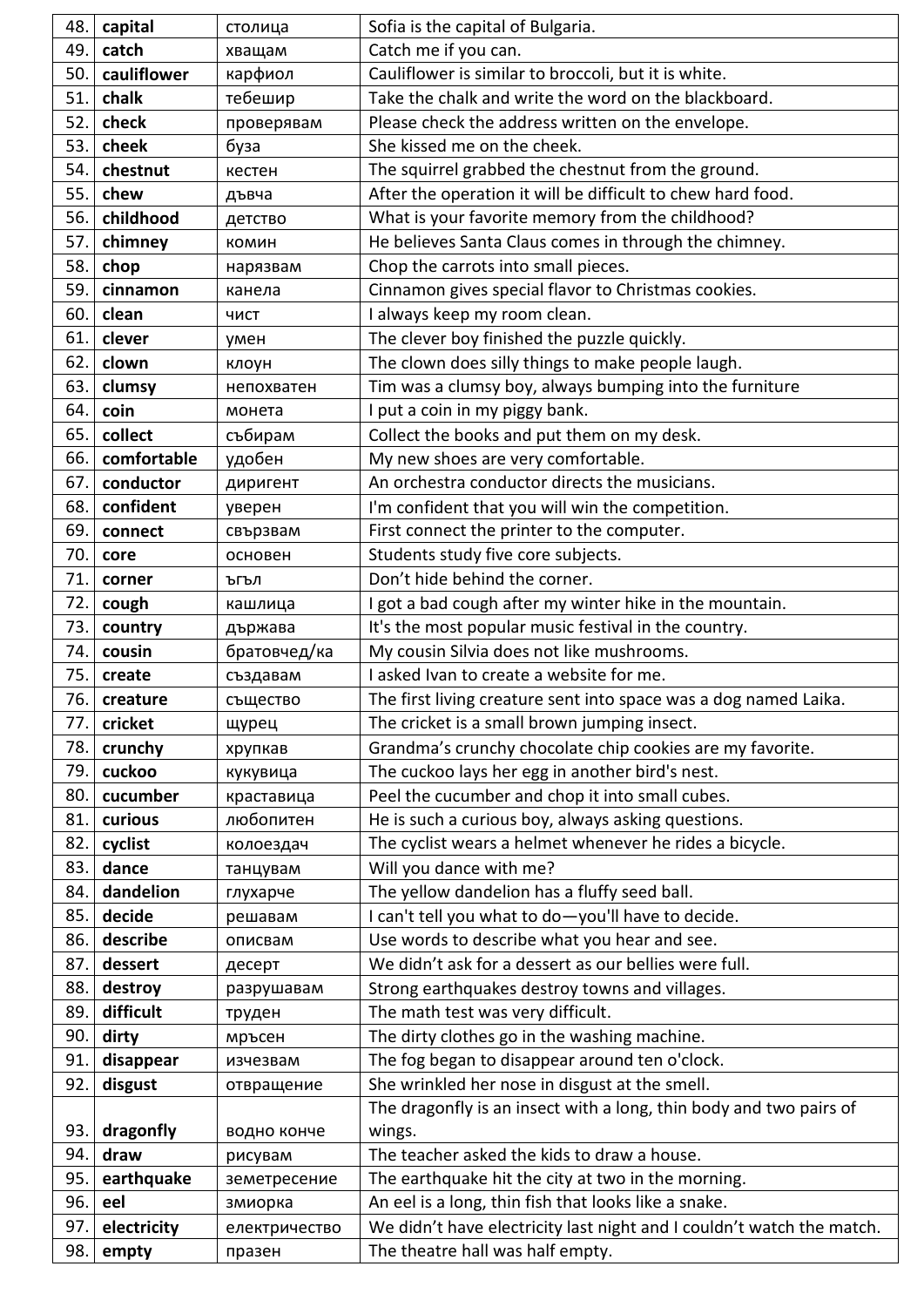| 99.          | energetic      | енергичен            | My grandmother is very energetic for her age.                                     |
|--------------|----------------|----------------------|-----------------------------------------------------------------------------------|
| 100.         | enter          | влизам               | You have to knock before you enter the room.                                      |
| 101.         | equal          | равен                | I will divide the pie into 6 equal pieces.                                        |
| 102.         | example        | пример               | Can you give me an example of what you mean?                                      |
| 103.         | excited        | развълнуван          | The children were excited about opening their presents.                           |
| 104.         | exercise       | упражнение           | Do exercise one for homework.                                                     |
| 105.         | explanation    | обяснение            | She left the room without explanation.                                            |
| 106.         | eyelash        | мигла                | I always make a wish on a fallen eyelash.                                         |
| 107.         | fairy          | фея                  | A fairy is a small creature with magic powers.                                    |
| 108.         | fantastic      | фантастичен          | The weather was absolutely fantastic.                                             |
| 109.         | feather        | перо                 | I found a peacock feather and it is very beautiful.                               |
| 110.         | fierce         | свиреп               | There was a fierce battle between the two sides.                                  |
| 111.         | finger         | пръст                | I noticed the ring on the third finger of her left hand.                          |
| 112.         | fisherman      | рибар                | The old fisherman gave us some fish.                                              |
| 113.         | flight         | полет                | The flight from Varna to Sofia was late.                                          |
| 114.         | flower         | цвете                | The rose is my favorite flower.                                                   |
| 115.         | foggy          | МЪГЛИВ               | It's hard to see outside when it's foggy.                                         |
| 116.         | follow         | следвам              | Follow me and I'll show you the way.                                              |
| 117.         | fool           | глупак               | Stop behaving like a fool!                                                        |
| 118.         | foresee        | предвиждам           | It is impossible to foresee the future.                                           |
| 119.         | forever        | завинаги             | I will remember this day forever.                                                 |
| 120.         | forward        | напред               | He took two steps forward.                                                        |
| 121.         | fragile        | чуплив               | Be careful not to drop the glass; it's very fragile.                              |
| 122.         | frequently     | често                | Buses run frequently between the city and the airport.                            |
| 123.         | friend         | приятел              | Iva is my best friend.                                                            |
| 124.         | garden         | градина              | The city garden was full of flowers.                                              |
|              |                |                      |                                                                                   |
| 125.         | garlic         | чесън                | Fry the onion and garlic for about two minutes.                                   |
| 126.         | geography      | география            | We study geography using maps of the world.                                       |
| 127.         | ghost          | призрак              | It wasn't a ghost; it was a real person.                                          |
| 128.         | giant          | великан              | The cave is the home of a legendary giant.                                        |
|              |                |                      | The giraffe is a tall African animal with a very long neck and long               |
| 129.         | giraffe        | жираф                | legs.                                                                             |
| 130.         | glossy         | лъскав               | Her hair looked soft and glossy.                                                  |
| 131.         | gorilla        | горила               | We saw a big black gorilla in the zoo.                                            |
| 132.         | grandfather    | дядо                 | My grandfather is 84 years old.                                                   |
| 133.         | grateful       | благодарен           | I am very grateful to my teacher.                                                 |
| 134.         | gross          | гаден                | Don't pick your nose, it is gross!                                                |
| 135.         | ground         | земя                 | I jumped from the tree and fell on the ground.                                    |
| 136.         | grow           | раста                | All children grow to become adults.                                               |
| 137.         | guest          | <b>FOCT</b>          | The last guest arrived just on time and the dinner started.                       |
| 138.         | gymnastics     | гимнастика           | She does gymnastics at school.                                                    |
| 139.         | hammer         | чук                  | I need a hammer to fix the broken bench.                                          |
| 140.         | headache       | главоболие           | He's got a headache and a slight fever.                                           |
| 141.         | hide           | крия                 | I'll find a better place to hide my toy.                                          |
| 142.         | highway        | магистрала           | The new highway from Sofia to Burgas is very fast.                                |
| 143.         | hippo          | хипопотам            | The hippo is a large heavy African animal.                                        |
| 144.         | hole           | дупка                | The mouse made a hole in the cheese.                                              |
| 145.         | holiday        | празник              | Christmas is my favorite holiday.                                                 |
|              |                | домашна              |                                                                                   |
| 146.         | homework       | работа               | I spent an hour to prepare my math homework.                                      |
| 147.<br>148. | honest<br>hope | честен<br>надявам се | He gave an honest answer to a difficult question.<br>I hope I will pass the exam. |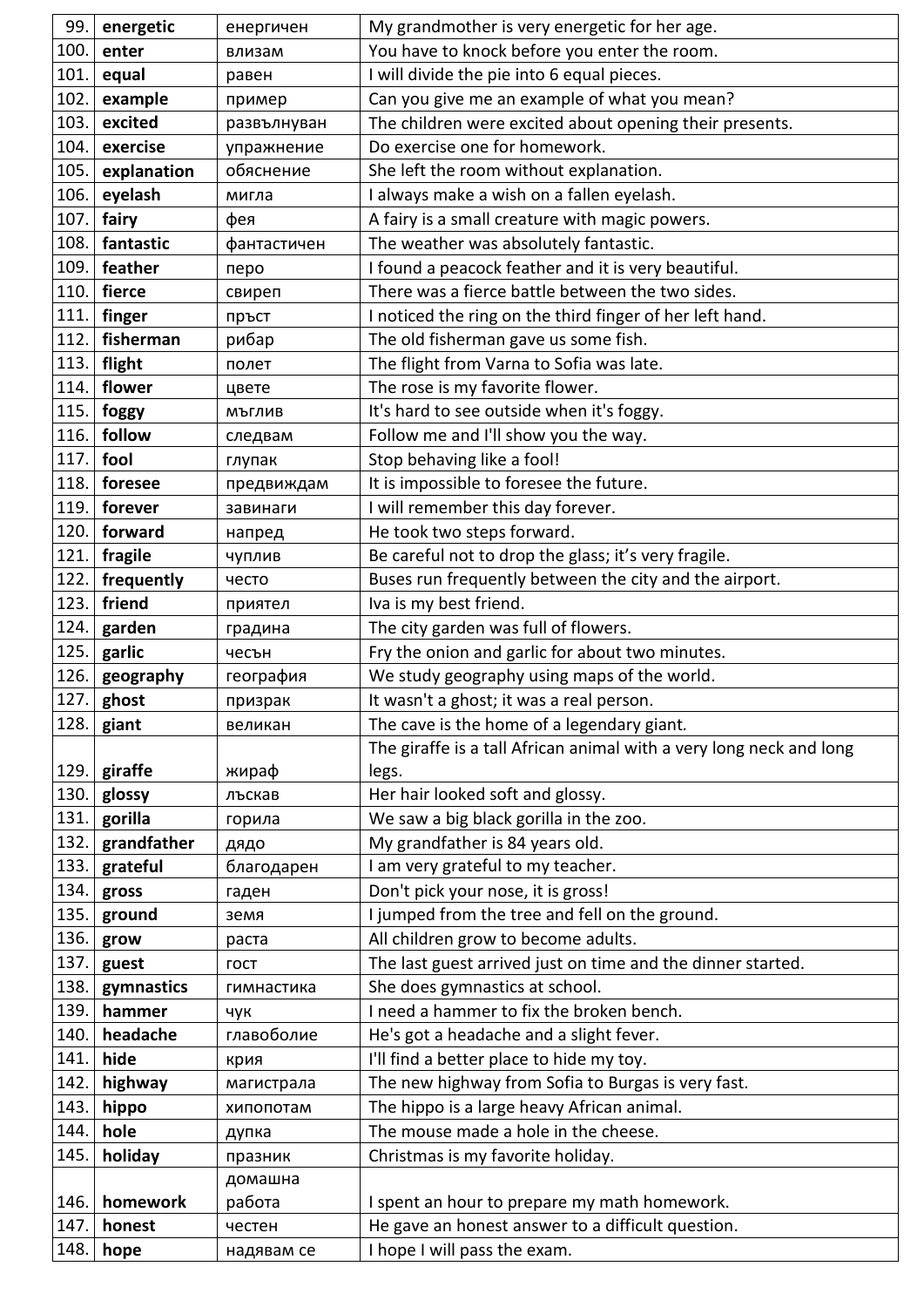| 149. | hour       | час         | It will take about an hour to get there.                  |
|------|------------|-------------|-----------------------------------------------------------|
| 150. | hundred    | <b>CTO</b>  | The child can count from one to a hundred.                |
| 151. | hurt       | наранявам   | Sometimes words hurt more than swords.                    |
| 152. | important  | важен       | Spelling and good grammar are both very important.        |
| 153. | invitation | покана      | I received an invitation for the school concert.          |
| 154. | iron       | желязо      | Iron is attracted to magnets.                             |
| 155. | jacket     | яке         | I bought a new warm jacket for the winter.                |
| 156. | joke       | шега        | That's an old joke-I've heard it lots of times.           |
| 157. | juice      | <b>COK</b>  | Orange juice is my favorite.                              |
| 158. | jump       | скачам      | Let's jump into the pool at the same time.                |
| 159. | keep       | продължавам | Keep smiling!                                             |
| 160. | keyboard   | клавиатура  | Using the mouse is quicker than using the keyboard.       |
| 161. | kindness   | доброта     | I'll never forget your kindness to me.                    |
| 162. | kitchen    | кухня       | The kitchen is next to the living room.                   |
| 163. | knot       | възел       | Tie the two ropes together in a knot.                     |
| 164. | ladder     | стълба      | We put up the ladder against the wall.                    |
| 165. | lake       | езеро       | Do you want to go for a swim in the lake?                 |
| 166. | large      | ГОЛЯМ       | Some of the clothes looked very large.                    |
| 167. | leaf       | ЛИСТО       | A yellow leaf fell from the tree.                         |
| 168. | leek       | праз (лук)  | Leek is used like an onion in cooking.                    |
| 169. | lentils    | леща        | A handful of lentils is perfect for making a salad.       |
| 170. | lesson     | урок        | I have a piano lesson after school today.                 |
| 171  | limp       | куцам       | He had to limp when he injured his ankle.                 |
| 172. | listen     | слушам      | Listen carefully to your teacher and repeat!              |
| 173. | little     | малък       | We passed through several nice little towns.              |
| 174. | live       | живея       | My grandparents live in a small village.                  |
| 175. | lunch      | обяд        | I always have lunch at my desk.                           |
| 176. | magician   | фокусник    | A magician will do magic tricks at the party.             |
| 177. | magnifier  | лупа        | You can see the details if you use a magnifier.           |
| 178. | mail       | поща        | Is there a letter for me in the mail?                     |
| 179. | marsh      | блато       | After so much rain, the field had become a marsh.         |
| 180. | marvel     | чудо        | The bridge is an engineering marvel.                      |
| 181. | mash       | смачквам    | Mash the potatoes with a fork.                            |
| 182. | mayor      | кмет        | The person who runs our city is the mayor.                |
| 183. | mean       | означава    | What does it mean?                                        |
| 184. | meaning    | значение    | What's the meaning of this word?                          |
| 185. | meatball   | кюфте       | Fry the meatball with oil for about 2 minutes.            |
| 186. | meek       | кротък      | The meek girl stays close to her mother.                  |
| 187. | meet       | срещам (се) | I hope we'll meet again soon.                             |
| 188. | memory     | памет       | He had a great memory for detail.                         |
| 189. | mermaid    | русалка     | My favorite Disney movie is the "The little mermaid".     |
| 190. | mighty     | могъщ       | The mighty giant did not frighten him.                    |
| 191. | mince      | меля        | We have to mince some meat to prepare burgers for dinner. |
| 192. | minus      | минус       | Ten minus five is five.                                   |
| 193. | mirror     | огледало    | Look at yourself in the mirror.                           |
| 194. | mistake    | грешка      | You must try to learn from this mistake.                  |
| 195. | monkey     | маймуна     | There is a new monkey in the nearby zoo.                  |
| 196. | monster    | чудовище    | The scary monster was ugly and mean.                      |
| 197. | month      | месец       | I will travel to Greece next month.                       |
| 198. | moss       | мъх         | The walls of the fortress were covered in moss.           |
| 199. | moth       | молец       | A moth can be mistaken for a butterfly.                   |
| 200. | mountain   | планина     | I had a long hike in the nearby mountain.                 |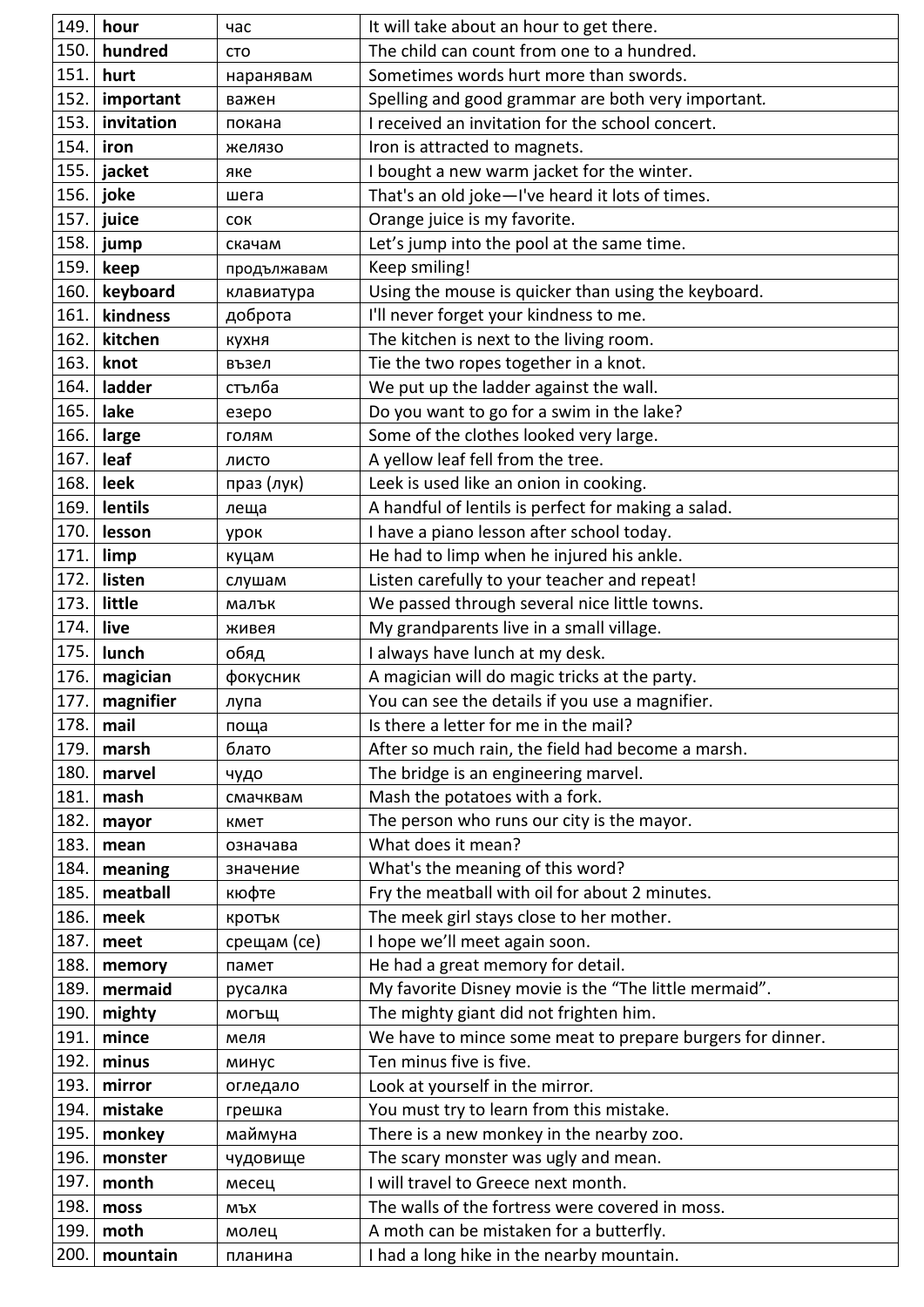| 201. | mouth       | уста          | She opened her mouth to say something.                             |
|------|-------------|---------------|--------------------------------------------------------------------|
| 202. | muddy       | кален         | My boots were all muddy.                                           |
| 203. | muscle      | мускул        | Every muscle in his body hurt after the marathon.                  |
| 204. | mustard     | горчица       | I don't like mustard; it is too hot.                               |
| 205. | narrow      | тесен         | The gate is too narrow for the car.                                |
| 206. | nature      | природа       | Nature is most colorful in autumn.                                 |
| 207. | necessary   | необходим     | Food and water are necessary to live.                              |
| 208. | newspaper   | вестник       | I read about it in the newspaper.                                  |
| 209. | night       | нощ           | Did you hear the storm last night?                                 |
| 210. | noisy       | шумен         | Be quiet in the library, not noisy.                                |
| 211. | north       | север         | Cold winds come from the north.                                    |
| 212. | octopus     | октопод       | The octopus has eight legs.                                        |
| 213. | opinion     | мнение        | I didn't ask for your opinion!                                     |
| 214. | ordinary    | обикновен     | These cups are for ordinary, everyday use.                         |
| 215. | owner       | собственик    | I am the proud owner of a new car.                                 |
| 216. | oxygen      | кислород      | After dark the plants stop producing oxygen.                       |
| 217. | pancake     | палачинка     | I put a lot of jam on my pancake.                                  |
| 218. | paper       | хартия        | She wrote her name and address on the small piece of paper.        |
| 219. | paw         | лапа          | The dog hurt its paw.                                              |
| 220. | peach       | праскова      | That peach was sweet and juicy.                                    |
| 221. | peacock     | паун          | The peacock is a very beautiful big bird.                          |
| 222. | peanut      | фъстък        | Peanut after peanut - I ate the whole package.                     |
| 223. | pebble      | речен камък   | A pebble is a smooth, round stone found in or near water.          |
| 224. | pepper      | пипер         | Pepper makes food spicy.                                           |
| 225. | performance | представление | The performance starts at seven.                                   |
| 226. | pick        | избирам       | Pick a number from one to twenty.                                  |
| 227. | picture     | снимка        | His picture appeared in the local paper.                           |
| 228. | piece       | парче         | Can you give me one more piece of cake?                            |
|      |             |               | She wanted to pierce another hole in her ear but her mother didn't |
| 229. | pierce      | продупчвам    | let her.                                                           |
| 230. | pile        | купчина       | The clothes were in a pile on the floor.                           |
| 231. | place       | МЯСТО         | My treehouse is my favorite place.                                 |
| 232. | plant       | растение      | Water the plant regularly to keep it alive.                        |
| 233. | plaster     | ГИПС          | We covered the hole in the wall with plaster.                      |
| 234. | please      | моля          | Please don't leave me here alone.                                  |
| 235. | pocket      | джоб          | I keep my keys in the pocket of my pants.                          |
| 236. | point       | точка         | She won her first point for this game.                             |
| 237. | poisonous   | отровен       | Some mushrooms are good to eat; some are poisonous.                |
| 238. | policeman   | полицай       | A policeman was called to the house just after midnight.           |
| 239. | poppy       | мак           | A poppy is a plant with bright red flowers.                        |
| 240. | popular     | популярен     | Krisko is one of the most popular Bulgarian singers.               |
| 241. | possible    | възможен      | Do everything possible to do your homework on time.                |
| 242. | postpone    | отлагам       | I will postpone the party until next week.                         |
| 243. | present     | подарък       | Mary got a doll as a birthday present.                             |
| 244. | project     | проект        | I am working on a very interesting school project.                 |
| 245. | promise     | обещавам      | Promise not to tell anyone!                                        |
| 246. | puffy       | пухкав        | She wore a puffy sweater and tight jeans.                          |
| 247. | pumpkin     | тиква         | Their Halloween pumpkin this year was a monster.                   |
| 248. | puppy       | кученце       | The small puppy quickly grew into a very large dog.                |
| 249. | purple      | лилав         | She looks so beautiful in her new purple dress.                    |
| 250. | pursue      | преследвам    | The cat will pursue the mouse as it runs away.                     |
| 251. | push        | бутам         | When you push the gate, it doesn't open.                           |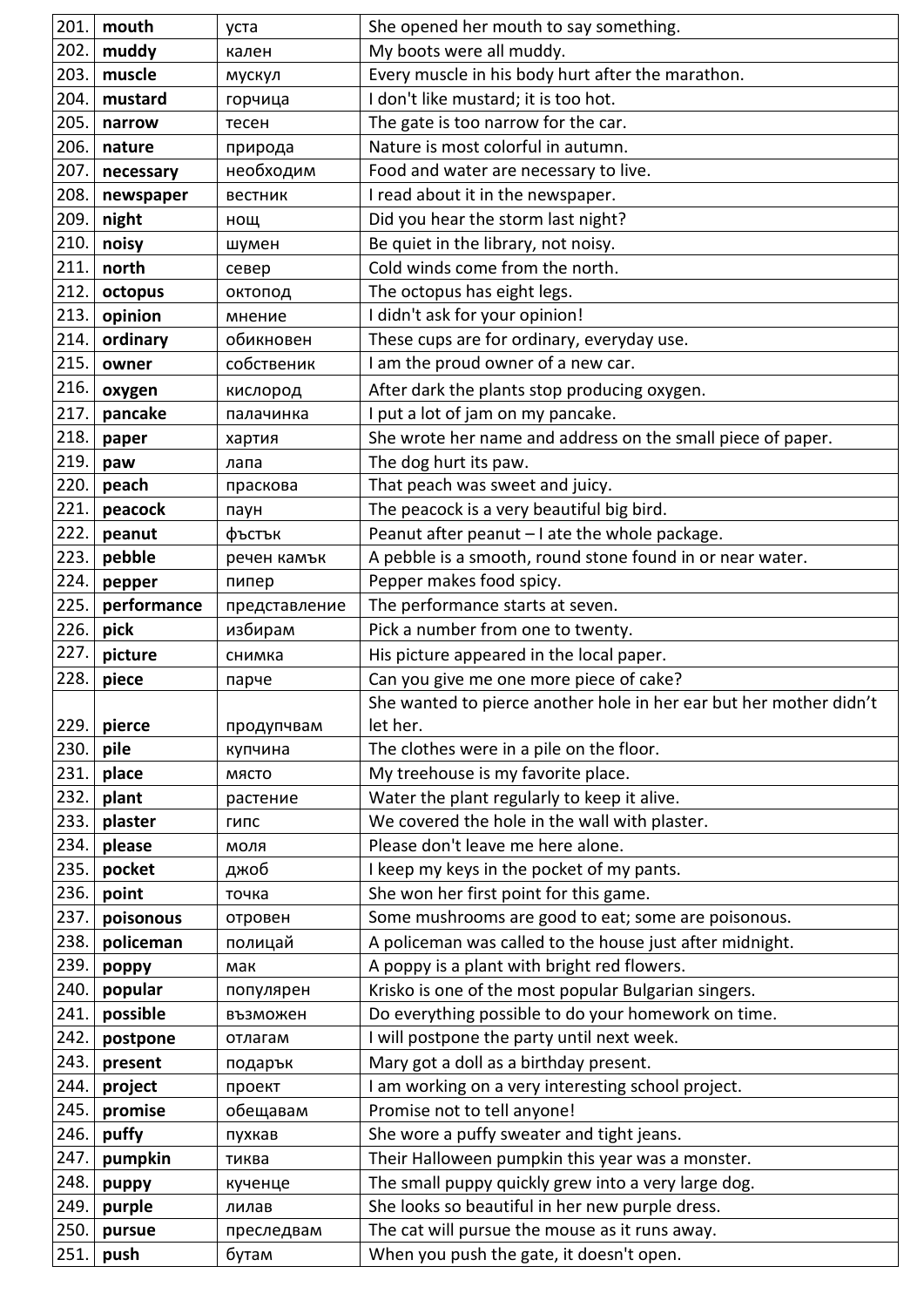| 252. | puzzle     | пъзел         | This puzzle has two pieces missing.                                      |
|------|------------|---------------|--------------------------------------------------------------------------|
| 253. | python     | ПИТОН         | A python is a very large snake.                                          |
| 254. | quarter    | четвъртина    | I can eat only one quarter of this apple.                                |
| 255. | question   | въпрос        | She didn't receive an answer to her question.                            |
| 256. | quiet      | <b>TMX</b>    | Be quiet or you'll wake the whole house!                                 |
| 257. | quince     | дюля          | A big yellow quince fell from the tree.                                  |
| 258. | ready      | ГОТОВ         | I feel ready for anything!                                               |
| 259. | relax      | успокоявам се | I will only relax when I know you are safe.                              |
| 260. | remain     | оставам       | Remain here and wait until I come back.                                  |
| 261. | rescue     | спасявам      | The firefighters helped to rescue the woman.                             |
| 262. | respect    | уважавам      | We have to respect the old people.                                       |
| 263. | reward     | награда       | You deserve a reward for being so helpful.                               |
| 264. | rice       | ориз          | Fried rice is a very popular dish in China.                              |
| 265. | ring       | пръстен       | He was wearing a ring on his middle finger.                              |
| 266. | roast      | пека          | I will roast a chicken in the oven.                                      |
| 267. | rocket     | ракета        | The new space rocket could be seen at the Air & Space Museum.            |
| 268. | roof       | покрив        | Tim climbed on to the garage roof.                                       |
| 269. | school     | училище       | My brother and I go to the same school.                                  |
| 270. | scratch    | драскотина    | There's a scratch on the side of our car.                                |
| 271. | scream     | пищя          | I scream loudly when I am scared.                                        |
| 272. | seal       | тюлен         | A seal is a large animal which lives in and near the sea.                |
| 273. | season     | сезон         | Spring is my favorite season.                                            |
| 274. | secret     | тайна         | Tell me your secret and I won't tell anyone.                             |
| 275. | shadow     | сянка         | The shadow moves with the sun.                                           |
| 276. | shelf      | рафт          | The librarian put the book back on the shelf.                            |
| 277. | shirt      | риза          | He always wears a shirt and a tie.                                       |
| 278. | shore      | бряг          | Let's swim from the boat to the shore!                                   |
| 279. | shoulder   | рамо          | He looked back over his shoulder.                                        |
| 280. | shout      | викам         | When you shout, I hear you loud and clear.                               |
| 281. | sick       | болен         | I was sick in bed all week.                                              |
| 282. | silly      | глупав        | Her work is full of silly mistakes.                                      |
| 283. | skyscraper | небостъргач   | A skyscraper is a very tall building in a city.                          |
| 284. | sleeve     | ръкав         | I saw a small stain on my left sleeve.                                   |
| 285. | slide      | хлъзгам       | The melting snow began to slide from the roofs.                          |
| 286. | smelly     | миризлив      | Don't leave your smelly sneakers in the living room.                     |
| 287. | snail      | ОХЛЮВ         | The snail is a small soft creature with a hard, round shell on its back. |
| 288. | sneeze     | кихам         | You sneeze when you get a cold.                                          |
| 289. | soon       | скоро         | We will eat soon because lunch is in five minutes.                       |
| 290. | spade      | лопата        | My younger brother took his bucket and spade to play on the beach.       |
| 291. | special    | специален     | There is something special about this place.                             |
| 292. | speed      | скорост       | The hedgehogs can move with surprising speed.                            |
| 293. | splash     | плискам (се)  | Kids love to splash in the swimming pool.                                |
| 294. | sponge     | гъба          | Wipe the table with a clean sponge.                                      |
| 295. | station    | гара          | The train just arrived at the station.                                   |
| 296. | sticky     | лепкав        | His fingers were sticky and covered with jam.                            |
| 297. | strange    | странен       | This may seem strange but it's the truth.                                |
| 298. | street     | улица         | We cross the street at the green light.                                  |
| 299. | stretch    | разтягам (се) | Yoga is a great way to stretch your body.                                |
| 300. | suddenly   | изведнъж      | In seconds, the bright sky suddenly went dark.                           |
| 301. | summer     | ЛЯТО          | I often go swimming in summer.                                           |
| 302. | superhero  | супергерой    | Superman is the first superhero, who appeared in June 1938.              |
| 303. | support    | подкрепа      | You will have all my support if you ask for it.                          |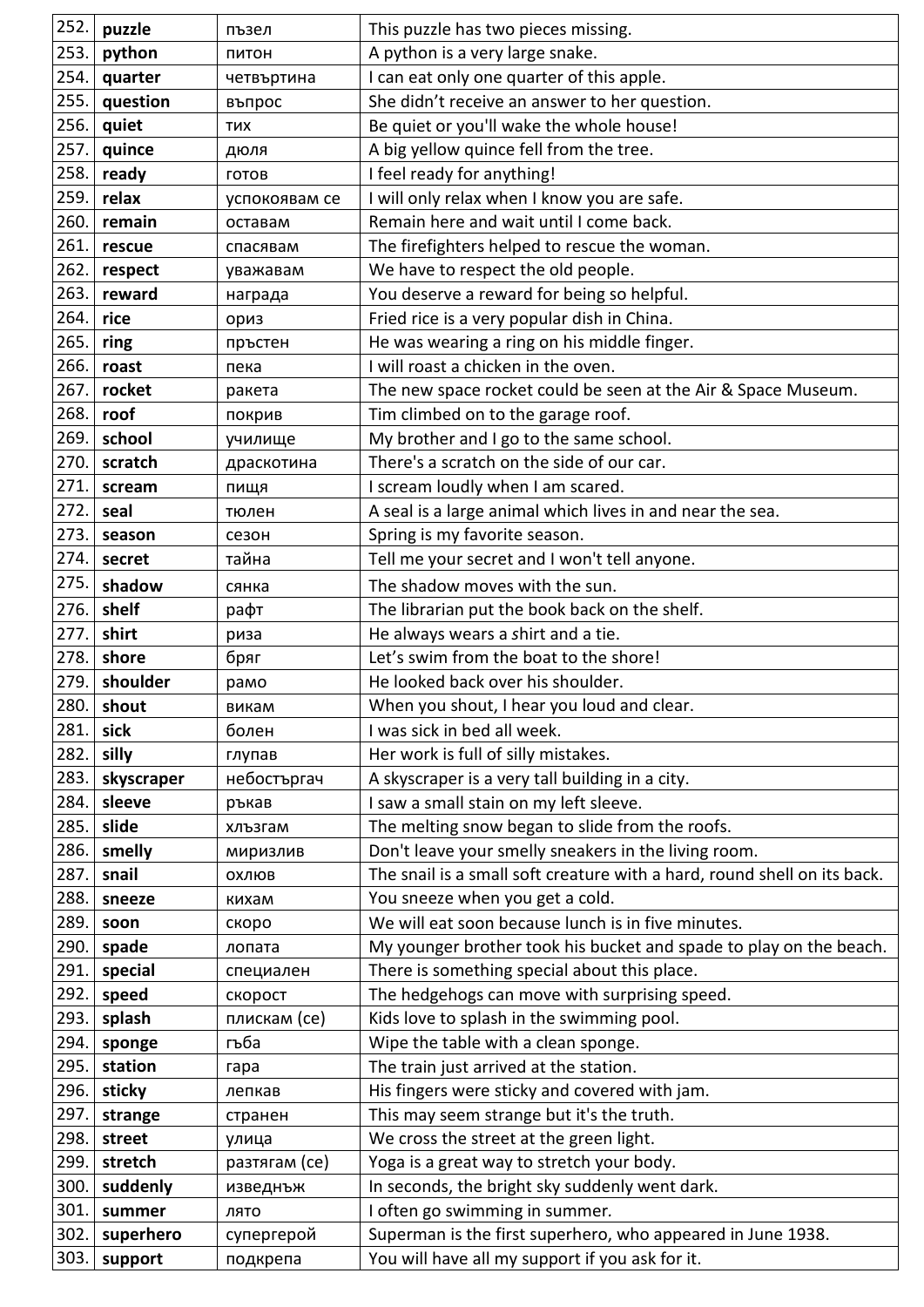| 304. | survive     | оцелявам      | A person cannot survive without water.                         |
|------|-------------|---------------|----------------------------------------------------------------|
| 305. | swan        | лебед         | A swan is a large bird with a long, thin neck.                 |
| 306. | sweet       | сладък        | I found the dessert too sweet for my taste.                    |
| 307. | swimsuit    | бански костюм | My new swimsuit is with blue and white stripes.                |
| 308. | swing       | люлка         | Her dad pushed her on the swing.                               |
| 309. | swordfish   | риба меч      | A swordfish is a large sea fish.                               |
| 310. | teacher     | учител        | My mother is an English teacher.                               |
| 311. | team        | отбор         | They play volleyball for the national team.                    |
| 312. | tear        | сълза         | A tear rolled down his face.                                   |
| 313. | temperature | температура   | The temperature has risen by five degrees.                     |
| 314. | thing       | нещо          | Saying is one thing and doing another.                         |
| 315. | throw       | хвърлям       | Can you throw me the ball?                                     |
| 316. | tick        | кърлеж        | I found a tick on my cat because she was scratching herself.   |
| 317. | title       | заглавие      | A title is the name of a book on its cover.                    |
| 318. | together    | заедно        | Let's do our homework together.                                |
| 319. | tomato      | домат         | Add one more tomato to the salad.                              |
| 320. | tongue      | език          | You taste food with your tongue.                               |
| 321. | touch       | докосвам      | Can you touch your toes?                                       |
| 322. | travel      | пътувам       | I want to travel around the world.                             |
| 323. | tree        | дърво         | The cat climbed the tree and hid in its branches.              |
| 324. | triangle    | триъгълник    | A triangle has three straight sides and three angles.          |
| 325. | trouble     | неприятност   | Sorry, I didn't mean to cause any trouble.                     |
| 326. | trout       | пъстърва      | Fish like carp and trout live in fresh water.                  |
| 327. | trunk       | багажник      | Dad opened the trunk of the car and put all the luggage there. |
| 328. | turnip      | ряпа          | I like turnip and carrot salad.                                |
| 329. | twice       | два пъти      | They go swimming twice a week.                                 |
| 330. | uncle       | ЧИЧО          | My uncle bought a nice watch for my aunt.                      |
| 331. | unhappy     | нещастен      | This story has an unhappy ending.                              |
| 332. | unusual     | необикновен   | She has a very unusual name.                                   |
| 333. | unwrap      | разопаковам   | Don't unwrap your present until your birthday.                 |
| 334. | village     | село          | Only thirty people live in the tiny village.                   |
| 335. | vinegar     | оцет          | I always put some vinegar on the cucumber salad.               |
| 336. | violin      | цигулка       | The violin is a musical instrument with strings.               |
| 337. | voice       | глас          | She has a beautiful singing voice.                             |
| 338. | volleyball  | волейбол      | We played volleyball at the school yard after classes.         |
| 339. | wallet      | портфейл      | He put his money in the wallet.                                |
| 340. | watch       | гледам        | Watch what I do, then you try.                                 |
| 341. | watermelon  | ДИНЯ          | A watermelon is a very sweet and juicy fruit.                  |
| 342. | weather     | време         | We'll have lunch outside, if the weather is good.              |
| 343. | week        | седмица       | I will come to see you next week.                              |
| 344. | weird       | странен       | He's got some weird ideas.                                     |
| 345. | whale       | КИТ           | The blue whale is the largest animal in the ocean.             |
| 346. | wonderful   | чудесен       | We had a wonderful time last Sunday.                           |
| 347. | word        | дума          | Use each word in a sentence.                                   |
| 348. | write       | пиша          | Write your name on the top of the test.                        |
| 349. | year        | година        | My grandmother turned 70 last year.                            |
| 350. | yellow      | ЖЪЛТ          | Lemons are yellow and limes are green.                         |
| 351. | anthem      | ХИМН          | The band played the national anthem at the opening ceremony.   |
| 352. | attack      | нападам       | Most dogs will not attack unless provoked.                     |
| 353. | awesome     | страхотен     | My new computer game is awesome!                               |
| 354. | birthday    | рожден ден    | We will celebrate Sam's fifth birthday on Saturday.            |
| 355. | bottle      | бутилка       | She filled the bottle with water.                              |